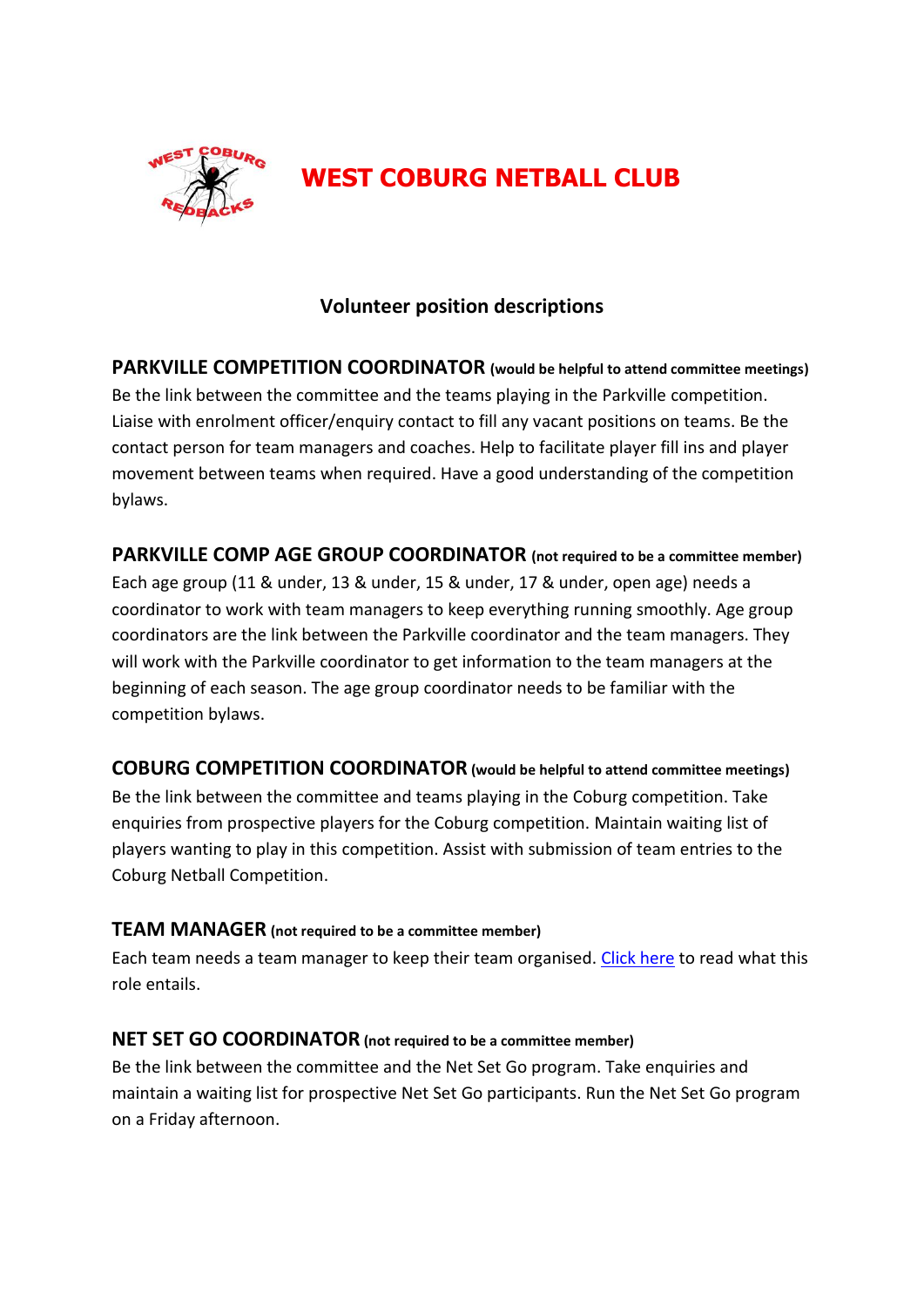## **PARKVILLE UMPIRE COORDINATOR (not required to be a committee member)**

The club provides umpires for our games in the Parkville netball competition. This person would keep a data base of umpires and their contact details, help to schedule which team each umpire will umpire for at the start of each season and be the contact person for the umpires to call if they are unable to umpire a game and then fill this space from our pool of umpires.

## **EQUIPMENT OFFICER (not required to be a committee member)**

Annual stocktake of equipment. Order any equipment required going into the new season as well as any equipment required during the season. Keep the first aid supplies stocked at the training venue. Responsible for putting team bags together at the beginning of the season and distributing to the team managers.

### **UNIFORM OFFICER (not required to be a committee member)**

Be the contact person for all uniform issues. Order new stock when needed. Take orders and distribute uniforms when required.

## **CLUB AWARDS COORDINATOR (not required to be a committee member)**

Coordinate voting to determine winners of the Best and Fairest Awards at our end of season presentations. Supply each team with vote cards at the beginning of each season. Order the required trophies.

## **PRESENTATION EVENT COORDINATOR (not required to be a committee member)**

Organise the Autumn and Spring presentation events with assistance from committee members. Book the venue for the Autumn season event and arrange for Spring season event to be held at the Cricket club's Christmas party. Organise fliers for club members to be informed of the event and arrange for website content coordinator to put the details on the website.

### **FUNDRAISING COORDINATOR (not required to be a committee member)**

This is a new position for someone to look for fundraising ideas to implement to help support the club. The funds would go towards purchasing new equipment, coach development, special events etc.

### **SPONSORSHIP COORDINATOR (not required to be a committee member)**